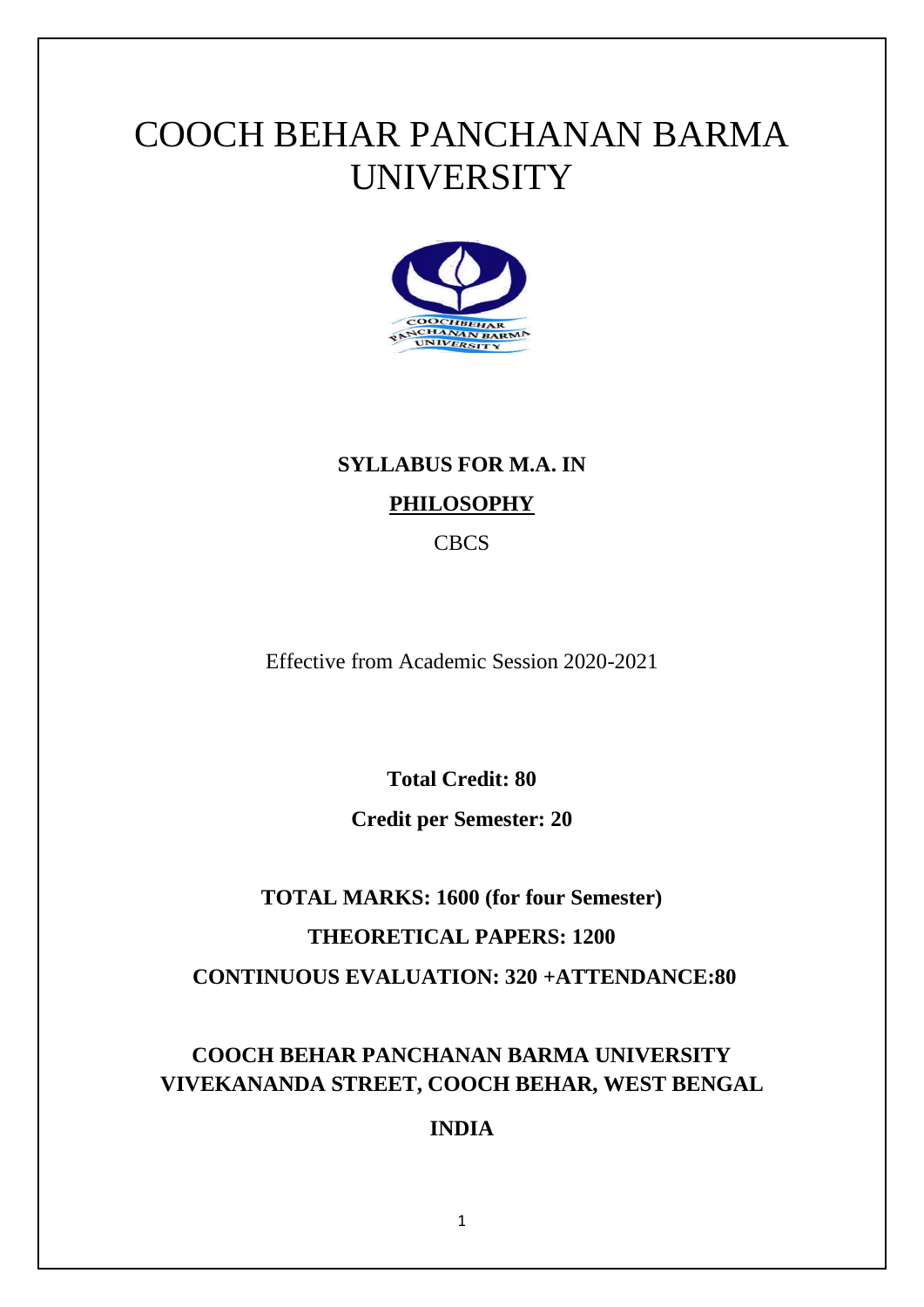## **SEMESTER EXAMINATION First Semester**

| Course  | Name of Course                         | <b>ESE</b> | <b>Marks</b> |   | Credit |   |
|---------|----------------------------------------|------------|--------------|---|--------|---|
| Code    |                                        |            | CE           | A | Total  |   |
| $CC-I$  | Indian Ethics & Philosophy of Religion | 75         | 20           |   | 100    | 5 |
|         |                                        |            | (Tutorial)   |   |        |   |
| $CC-II$ | <b>Western Ethics</b>                  | 75         | 20           | 5 | 100    | 5 |
|         |                                        |            | (Tutorial)   |   |        |   |
| CC-III  | Logic                                  | 75         | 20           | 5 | 100    | 5 |
|         |                                        |            | (Tutorial)   |   |        |   |
| CC-IV   | Epistemology                           | 75         | 20           | 5 | 100    | 5 |
|         |                                        |            | (Tutorial)   |   |        |   |

ESE: End of Semester Examination; CE: Continuing Evaluation; A: Attendance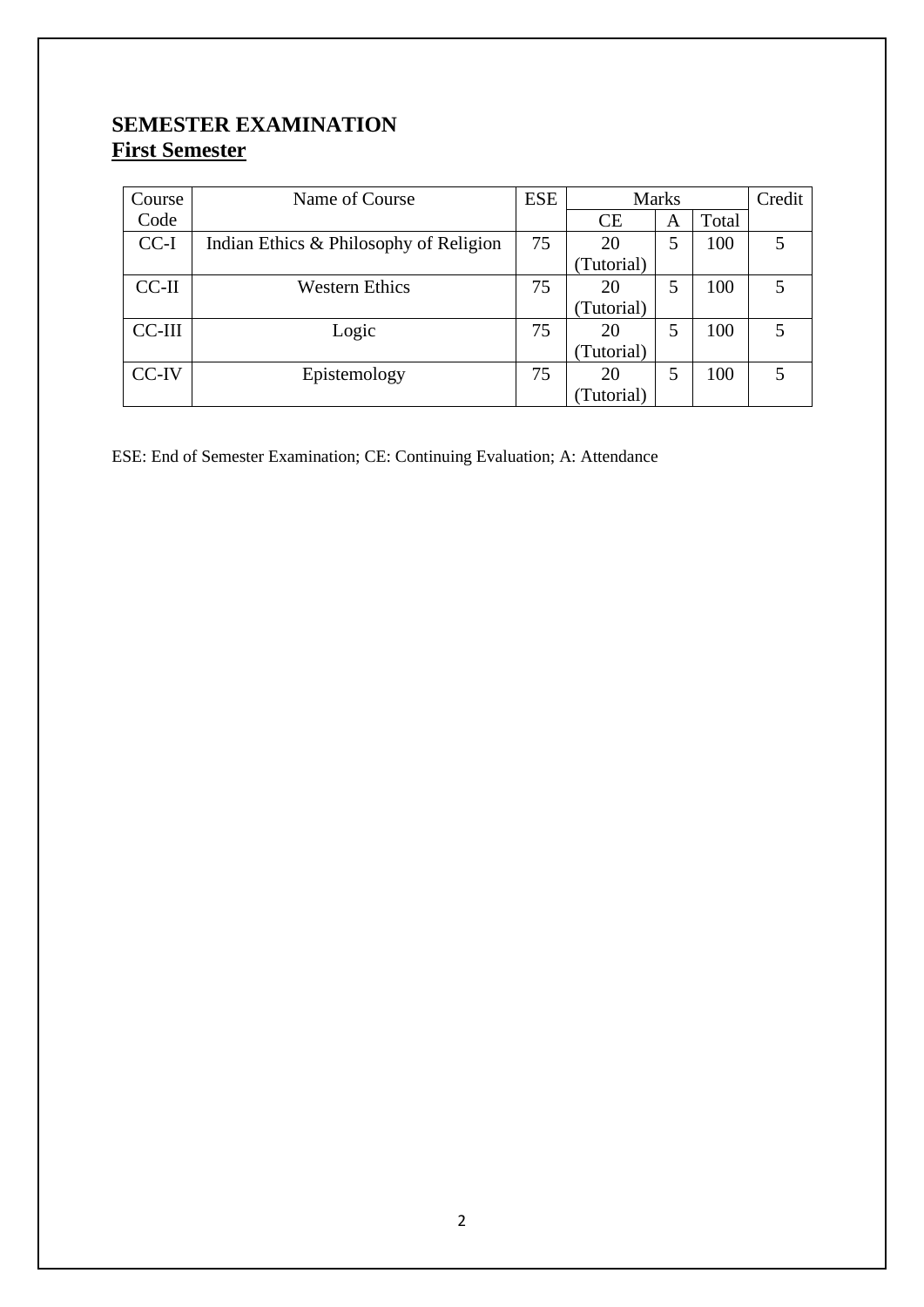#### **FIRST SEMESTER CC-I INDIAN ETHICS & PHILOSOPHY OF RELIGION Group-A INDIAN ETHICS Part-I**

The aim of this paper is to highlight the cosmo-centric, community-centred and duty-oriented nature of ethical thinking in India. The paper is text-based and issue-oriented.

#### **Unit-I**

➢ The first five sutras of Pūrva Mimāṁsā Sūtras of jaimini with Sabara's Bhāṣya.

#### **Unit-II**

➢ Arthasaṁgrahaḥ of Laugākṣi Bhāskaraḥ: The concepts and doctrines to be taken up for study are follows:

| a) Sabda (Veda Prāmāņya)        | b) Apauruseyatva                   |  |  |
|---------------------------------|------------------------------------|--|--|
| c) Purusa                       | d) Dharma                          |  |  |
| e) Apūrva                       | f) Bhāvanā                         |  |  |
| g) Sādhya-sādhana-itikartavyatā | h) Istasādhanatā                   |  |  |
| i) Vidhi, Nisedha, Arthavāda    | i) Rules of textual interpretation |  |  |
|                                 |                                    |  |  |

#### **Unit-III**

- $\triangleright$  The law of karma: ethical implications
- ➢ Sādhāraṇa Dharma

## **Part-II**

Selections from the Upanisads, the Bhagavadgitā, Dharmapada, Tattvārttha Sūtra, Sāntiparva of Mahāvaratā (selections) and Arthasāstra of Kautilya (selections). The Selections for the Upanisads, the Bhagavadgītā, Tattvartha Sūtra, Tirukkural's concepts and doctrines to be taken up for study are:

## **Unit-I**

- $\triangleright$  Rta and satya
- $\triangleright$  Rna and satya
- ➢ Yoga and yajňa

## **Unit-II**

- $\triangleright$  Karmayoga, svadharma and lokasangraha of the Bhagavadgītā
- ➢ Upāyakauśala of Buddhism along with Brahmavihāras
- ➢ Triratnas of Jainism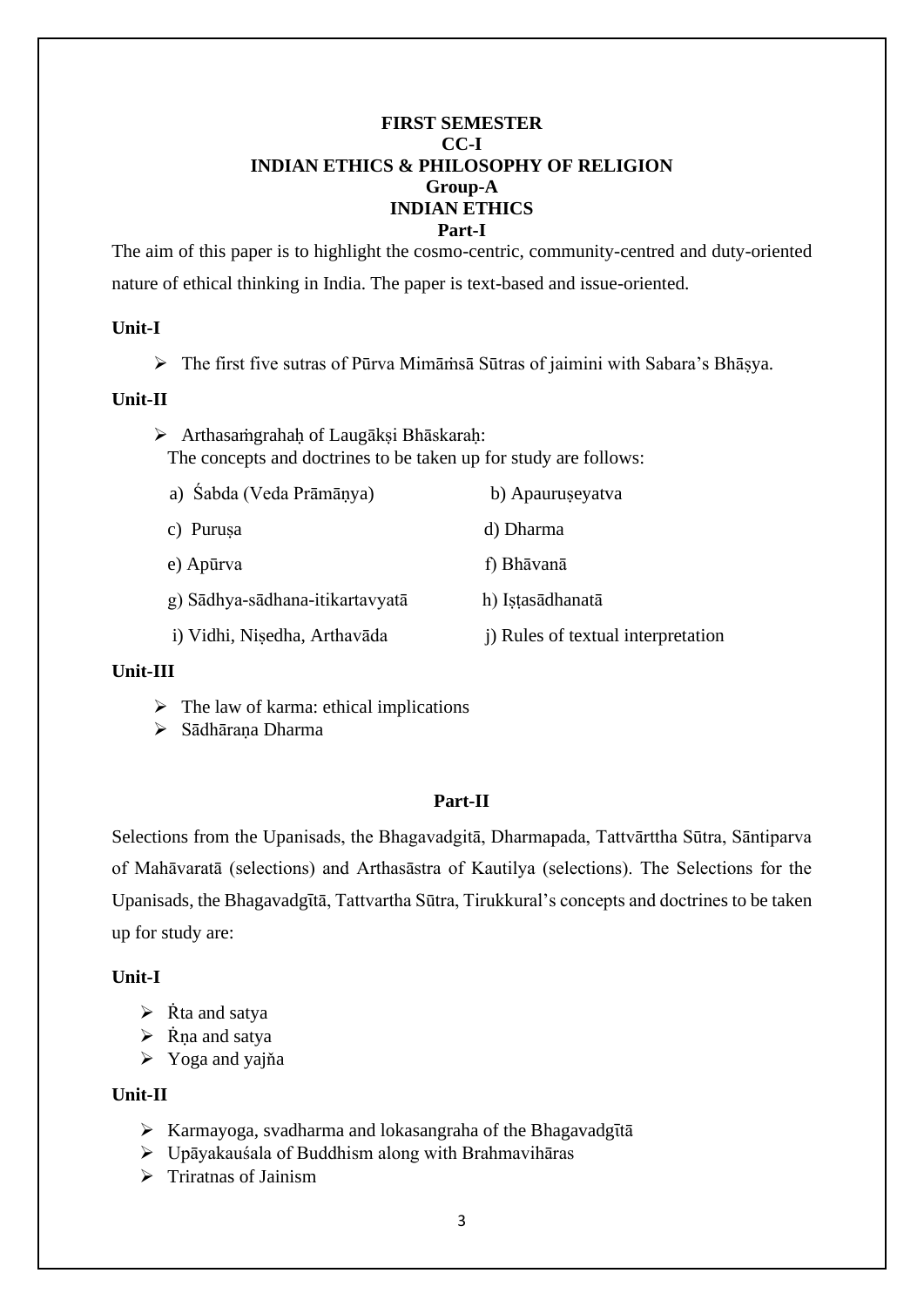➢ Yama and Niyama of Yoga

#### **Suggested Readings:**

- 1. Maitra S.K. *The Ethics of the Hindus*. Macmillan and Co., London. 1963.
- 2. Prasad R. *Causation and Retributive Morality* (Conceptual Essays in Ethics and Metaethics). Indian Council of Philosophical Research Association with Munshiram Manohalal Publication. 2004.
- 3. Prasad R. *Varnadharma, Nṣkāma Karma and Practical Morality: A Critical Essay on Applied Ethics*. D.K. Print World Ltd: India. 1998.
- 4. Barma N.K. *Philosophy of the Hindu Sādhanā*. PHI Learning. 2008.
- 5. Aurobindo. *Essays on the Gita*. Aurobindo Ashram Press: Pondicherry. 1915.
- 6. Tilak B.G. *Srimadbhagavadgῑtā Rahasya*. Vijay Goel Books: India. 2010.
- 7. Hiriyanna M. *The Indian Conception of Values*. Prekshaa Pratishtana: India.
- 8. Sharma I.C. *Ethical Philosophies of India*. George Allen & Unwin Ltd.: London. 1965.
- 9. Dasgupta, Surama. *Development of Moral Philosophy in India*. Munshiram Manoharlal Publishers. 1994.
- 10. Jhingran Saral. *Aspects of Hindu Morality*. Motilal Banarsidass: Delhi. 1989.
- 11. Swami Bhargananda (trs into Bengali): *Arthasaṁgraha*, Bengali Translation and elicidation, Sanskrit Pustak Bhandar, Kolkata.
- 12. *Mīmāṃsā-darśana*, Bengali translation and elucidation by Sri Sukhamay Bhattacharya,Visvabharati.
- 13. Verma Pratibha, *Social Philosophy of the Mahābharata and the Manusmṙti*, Classical Publishing, New Delhi,1988
- 14. Bhattacharya, Sukhamai. *Mahābhāratera Samāja* (in Bengali), Visvabharati, Santiniketan.

## **Group-B PHILOSOPHY OF RELIGION**

The present course presupposes the knowledge of the Under Graduate Syllabus of Philosophy of Religion.

#### **Unit-I**

- $\triangleright$  Origin and nature of Religion
- ➢ Origin and evolution of the idea of the God
- $\triangleright$  The concept of Avatāra-classical (Bhagavadgītā, Śrīmadbhagavata, Mahābhārata etc.) and contemporary (Gandhi, Aurobindo, Tagore).

The concept of Prayer-Classical (Advaita Vedanta, Bhagavadgītā etc) and contemporary (Gandhi, Vivekananda, Aurobindo).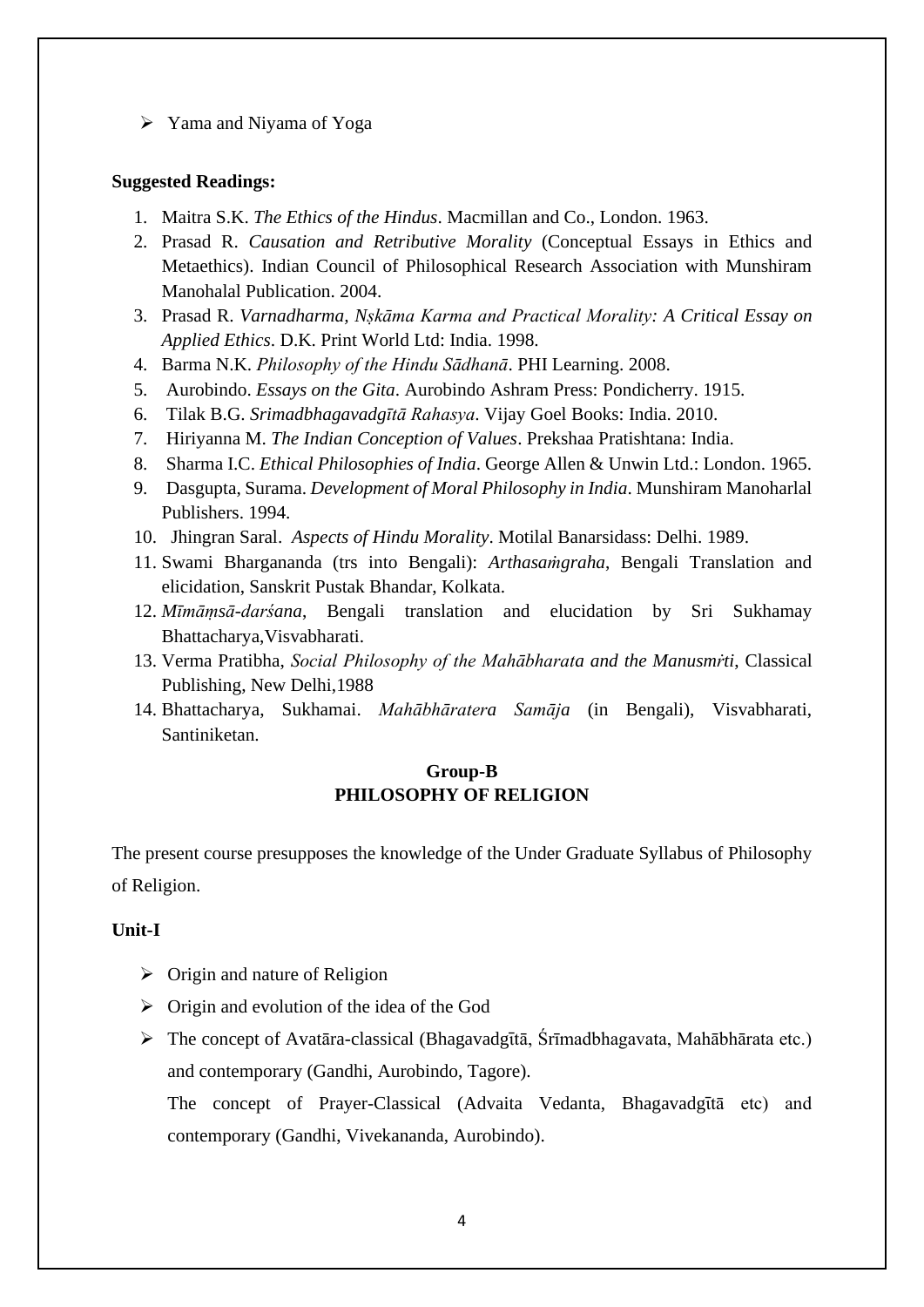The concept of Bhakti in Ramanuja, Narada, Vivekananda and Sri Chaitanya, Is Bhakti an end or means: the controversy.

#### **Unit-II**

- ➢ Theological discourse (The "elimination", "Familiar" functions, "improper" functions, and "Unique" funcations of theological discourse).
- ➢ Comperative religion: Nature, necessity and Possibility of comperative religion. Candidates are expected to be familiar with the main tents and practices of the following religions: Hinduism, Buddhism, Jainism, Sikhism, Confucianism, Taoism Shintoism, Zoroastrianism, Juduaism, Christianity, Islam and Tribal religion.

#### **Suggested Readings:**

## **Unit-I**

For 1, 2: Smart. N, The Religious Experience of Mankind, J. Hick: *An Interpritation of Religion.*

For 3: Jagadiswarananda, Swami*. Śrīmadbhagavadgītā.* Udbodhan Karjalaya: Kolkata. 2019

- 4. *Srimad-bhagavatam.* Gita Press: Goraksapur. Uttar Pradesh
- 5. *Adiparva and Shantiparva of Mahābhārata*. Gita Press: Goraksapur. Uttar Pradesh
- 6. Radhakrisnan S. *The Bhagavadgῑtā*. Harper Collins Publishers: India. 2010
- 7. Sri Aurobondo. *Essays on the Gītā.* Sri Aurobindu Ashram: Pandicherry. 2018
- 8. Vivekananda Swami. *The Complete Works of Swami Vivekananda*. Vol. III
- 9. M.K. Gandhi. *Hindu Dharma.* Orient Paperbacks: New Delhi. 2005
- 10. Bose N.K. *Selections from Gandhi.* Navajivan Mudranalaya: Ahemadabad. 1960
- 11. Bhaktisutra of Narada; Mani Ratnam
- 12. Chetty K. *Gandhiji's Conception of Avatāra.*
- 13. Naravane V.S. *Rabindranath Tagore, A Philosophycal Study*. Allahabad Central Book Depot. 1947

#### **Unit-II**

- For 1: Fredrick Ferre: Language Logic and God; J.L.M. Haire and I. Henderson: the Knowledge of God and the Sertvice of God (Holder and Stoughton).
- For 2: Eric J. Sharpe: Comparative Religion (Duckworth); A. C. Bouquet: Comperative Religion (Penguin), S. Radhakrisnan: Eastern Religions and Western Thought (OUP); W.C. Smith: Towards a World Theology. Nesbitt: Sikhism (Oxford).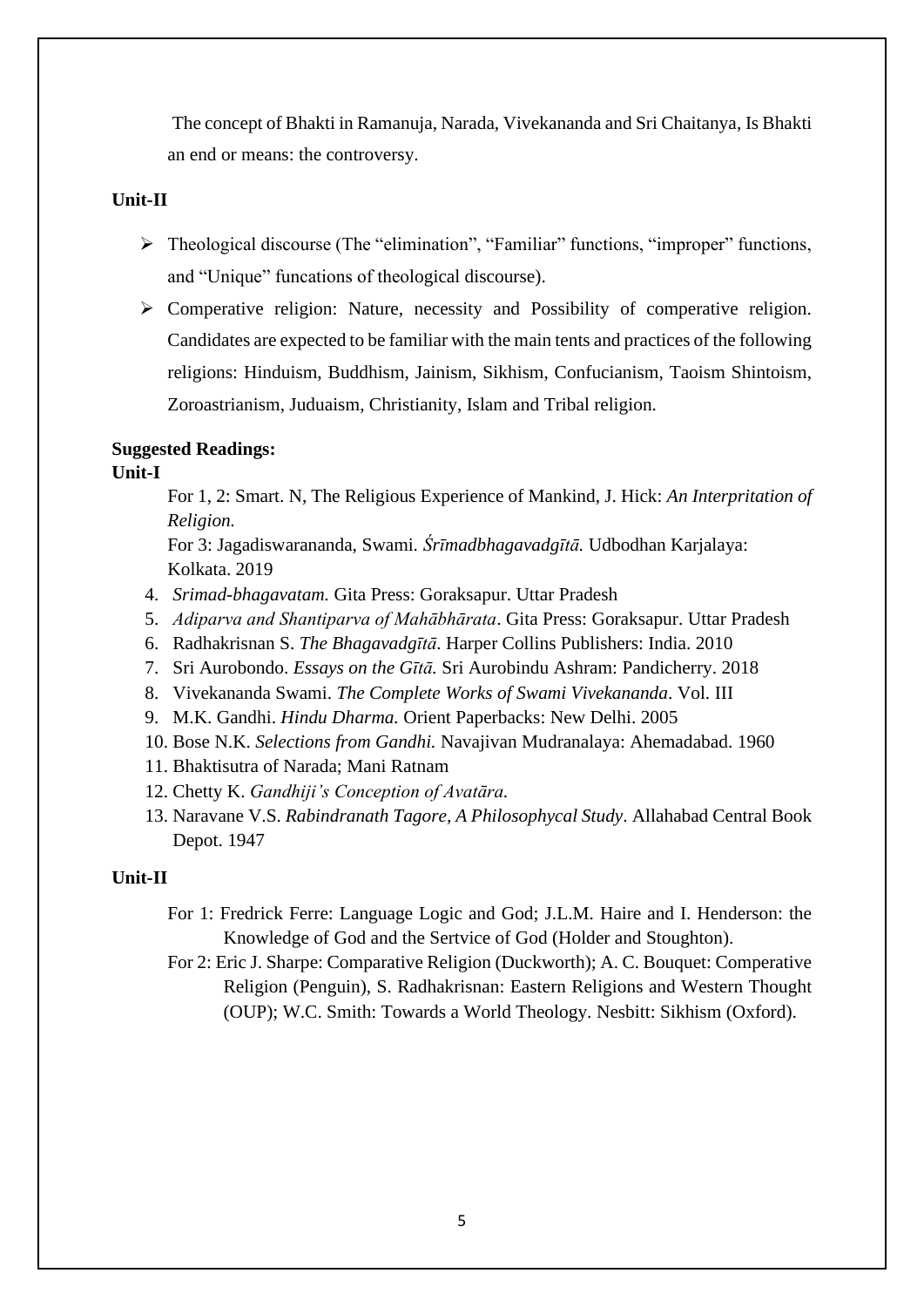## **CC-II WESTERN ETHICS**

This course is meant to introduce the student to some of the important developments and debates that have shaped moral philosophy in the last sixty years or so. The emergence of logical positivism and subsequently the increased attention towards language forced the moral philosophers to focus upon semantical, epistemological and ontological aspects of moral concepts and categories. Though the meta-ethical phase had its way for more than a decade, the dissatisfaction with these philosophers began to date and refine classical theories like Kantianism and Utilitarianism, others brought about a revival of the ethical theories of Plato and Aristotle under the name of virtue Ethics. Besides a critical survey of these developments, the course, therefore, presuppose an acquaintance with classical and modern Western Ethics.

The reading material listed in each section may not be treated as prescribed text. The students are expected to acquaint themselves with the basic ideas relating to the topics in each section.

The articles included in the following list are available either of the two anthologies mentioned below, except for 5 in unit-V.

Louis Pojman (Ed): Ethical Theory: Classical and Contemporary Readings, Belmont: Wadsworth, 1998. This anthology is thereafter cited as[p].

Steven M. Cahn & Peter Markie (Eds): Ethics: History, Theory and Contemporary Issues, New York: Oxford University Press, 1998. This anthology is hereafter cited as [CM].

## **Unit-I: Fact/Value**

- 1. Ayer, A.J: 'Emotivism', from Language Truth and Logic, Dover, 1946, [P].
- 2. Stevenson, C.L.: 'The Emotive Meaning of Ethical Terms', from mind, 46,1937, [P] and [CM].
- 3. Hare, R.M. 'Prescriptivism: The Structure of Ethics and Morals', from R.M. Hare, Essays in Ethical Theory, Oxford University Press, 1989, [P].
- 4. Philippa Foot. 'Moral Beliefs', from the Proceedings of the Aristotelian Society,59, 1958-59, [P].
- 5. Geoffrey Warnock: 'The Object of Morality,' from G. Warnock, The Object of Morality, London, Methuen & Co., 1971, [P]

#### **Suggested Readings for Unit-I**

- 1. Warnock, Mary, *Ethics Since* 1900, Oxford University Press, Oxford, 1960.
- 2. Hudson, W.D, *Modern Moral Philosophy*, Machillan,1983.
- 3. Hare, R.M, *The Language of Morals*, Oxford University Press, Oxford, 1952.
- 4. Hare, R.M, *Freedom and Reason*, Oxford University Press, Oxford,1961.
- 5. Hare, R.M, *Moral Thinking*, Oxford University Press, 1981.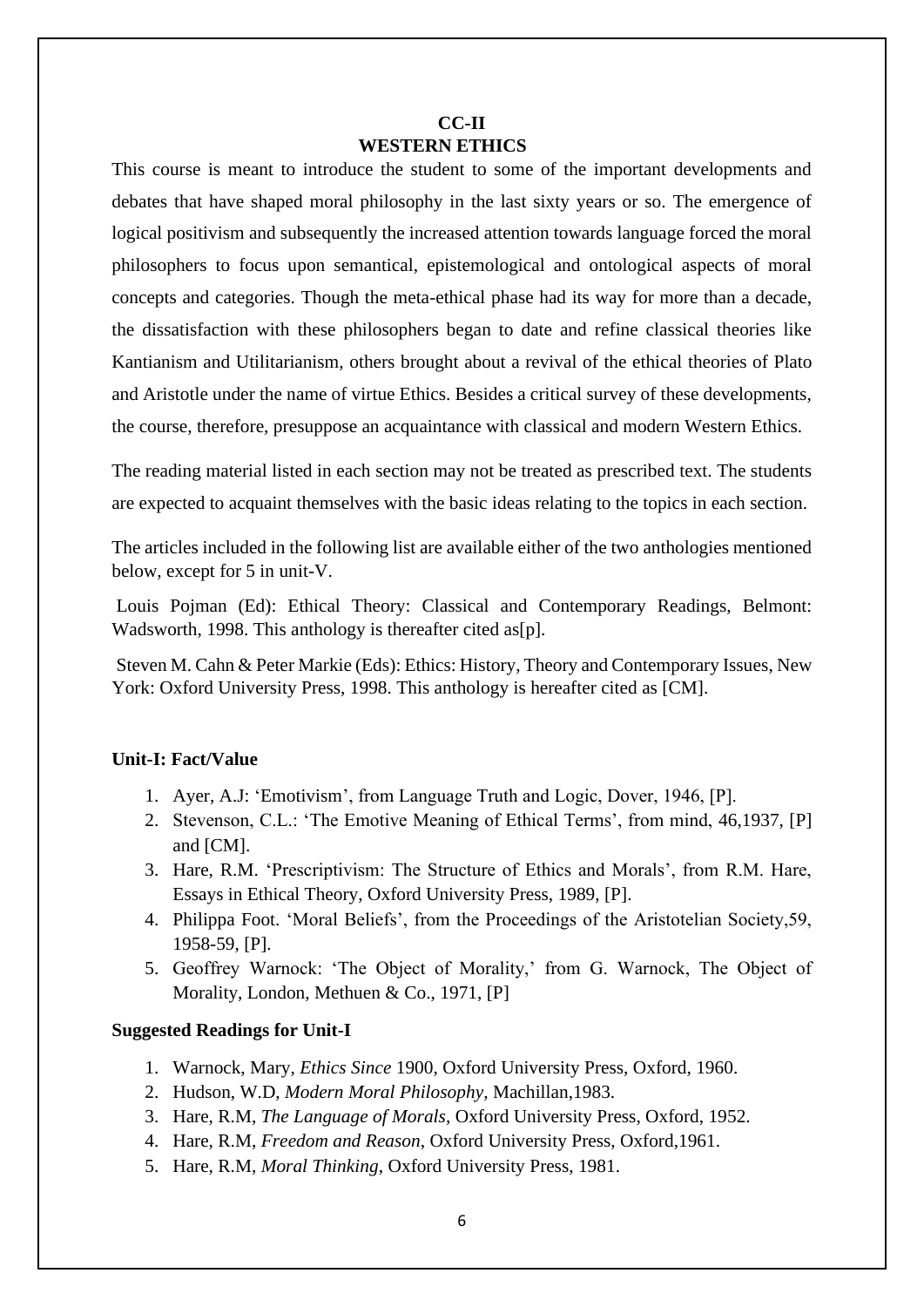- 6. Foot, Philippa, *Virtue and Vice*, Blackwell, Oxford,1978
- 7. Stevenson, C.L, *Ethics Language*, Yele University Press, New Haven,1994.
- 8. Hancock, Roger, *Twentieth Century Ethics*, Colombia University Press, New York, 1974.
- 9. Goodpaster, K.E, *Perspective on Morality: Essays by William Frankena*, University of North Dame Press, 1976.

#### **Unit-II: Moral Skepticism: For and against**

- 1. J.L Mackie: 'The Subjectivity of Values,' Excerpted from J.L. Mackie, Ethics: Inventing Right and Wrong, Harmondsworth: Penguins 1977. [P].
- 2. David Brink: 'Moral Realism and Sceptical Arguments from Disagreement and Queerness,' from Australasiam Journal of Philosophy, 62 1984, [p].
- 3. Gilbert Herman: 'Moral Nihilism,' Excerpted from Gilbert Herman, The Naturre of Morality, Oxford University Press, 1977, [p].
- 4. Nicholas Sturgeon: 'Moral Explanations,' Excerpted from Morality, Reason and Truth ed. By D. Copp and D. Zimmerman, Rowan and Allanheld, 1984, [p].
- 5. Thomas Nagel: 'Value: The view from Nowher,' from the Tanner Lectures in Human Values, University of Utah Press, 1980, [p].
- 6. Bernard Williams: 'Ethics and the Limits of Philosophy,' from Bernard Williams, Ethics and the Limits of Philosophy, Harvard University Press, 1985, [p].
- 7. Jams Rachel: 'The Challenge of Cultural Relativism,' from James Rachel, Elements of Moral Philosophy, New York: McGraw-hill, 1978, [CM].

## **Suggested Readings for Unit-II**

- 1. Gillespie Norman (ed), "Moral Realism", Southern Journal of Philosophy,24, Supplement, 1986
- 2. Copp David, "Mopral Scepticism", Philosophical studies, 62, 1991.
- 3. Railton Peter, "Moral Realism", Philosophical Review, 95, 1986.
- 4. Sayre-McCord Geoffrey (ED), Essays in Moral Realism, Ithaca: Cornell University press, 1988
- 5. Sinnot-Annstrong Walter &Timmons Mark (Eds): Moral Knowledge: New Reading in Moral Epistemology, New York: Oxford University Press, 1996
- 6. Harman Gilbert & Thomson Jarvis Judith, Moral Relativism and moral Objectivity, Oxford: Blackwell, 1996

## **Unit-III: Kantianism: For and Against**

- 1. Immanuel Kant, Groundwork of the Metaphysic of Morals (Select Portions)
- 2. Fred Feldman: "Kantian Ethics", from Fred Feldman, Introduction Ethics, Englewood Cliffs: Prentice-Hall, 1978, (P).
- 3. Onara O'Neill: 'Kant's Formula of the End-In-Itself', from "Ending World Hunger" in Matters of Life and Death, (Ed): Tom Regan, New York: McGraw-Hill, 1993, (P).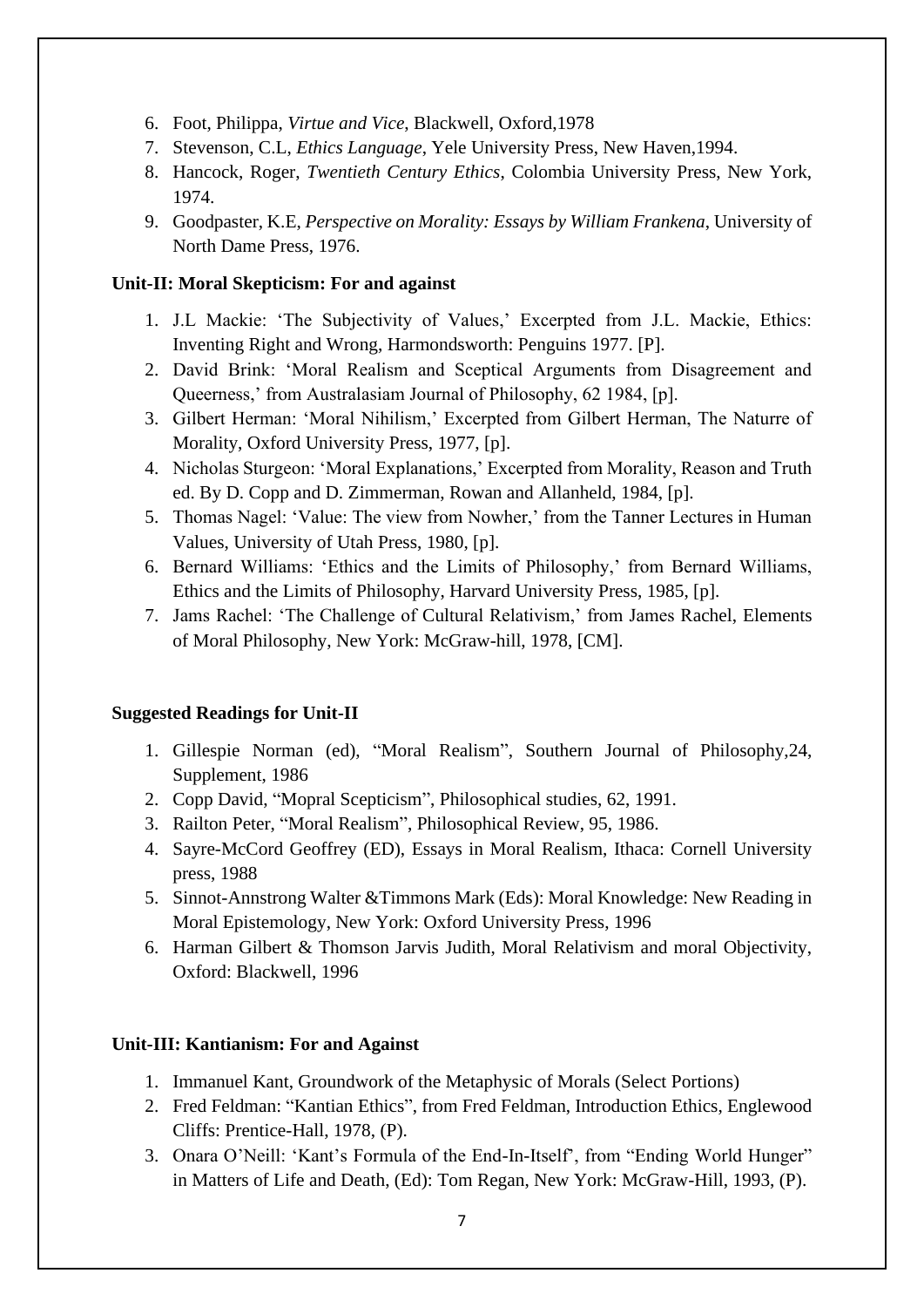- 4. Philippa Foot: "Moralituy as a System of Hypothetical Imperatives", Reprinte from philosophical Review, 84, 1972, [P].
- 5. Thomas Nagel: "Moral Luck", from Thomas Nagel, Mortal Questions, Cambridge: Cambridge University Press, 1979, [P].

## **Suggested Reading for Unit-III**

- 1. Neill Onara, *Acting on Principle: An Essay on Kantian Ethics*, Oxford, Oxford University Press,1975
- 2. Donagan Alan, *The theory of Morality*. Chicago, University of Chicago Press,1977
- 3. Feldman Fred, *Introductory Ethics*, Prentice-Hall, 1978
- 4. Harris C.E, *Applied Moral Theories*, Wadsworth,1986
- 5. Maclntyre, A. *Ethics and the Limits of Philosophy*, London:Fontana, 1985
- 6. Paton H.J. (Trs.), *The Moral law: Kant's ground-work of the Metaphysics of Morals*, B1 Publication, Calcutta 1979.

#### **Unit- IV: Utilitarianism: For and Against**

- 1. J. J. C. Smart: "extreme and Restricted Utilitarianism", Reprinted from The Philosophical Quarterly, VI:25, 1956, [p]
- 2. Bernard Williams: "Against Utilitarianism", from Bernard Williams &J.J.C. Smart, Utilitarianism: For and Against, Cambridge: Cambridge University Press, 1973, [p]
- 3. Peter Railton: "Alienation, Consequentialism and the Demands of Morality", Reprinted from Philosophy and Public Affairs, 13, 1984, [p]
- 4. Robert Nozick: "The Experience Machine", from Robert Nozick, Anarchy, State and Utopia, London: Basic Book, 1974, [p]
- 5. Robert Nozick: "Side Constraints", from Robert Nozick, Anarchy, State and Utopia, London: Basic Book, 1974 [p]
- 6. Philippa Foot: "Utilitarianism and Virtue", Reprinted from Mind, 94, 1985, [p]
- 7. Samuel Sceffler: "Agent-centered Restrictions, Rationality and the Virtues", Reprinted from Mind, 94, 1985, [p]
- 8. Diana Jeske & Richard Fumerton: "Relatives and Relativities: A Critique of Consequentialism", Reprinted from Philosophical Studies, 1977, [p]

#### **Suggested Readings for Unit-IV**

- 1. Richard Brandt: 'In search of a Credible Form of Rule Utilitarianism', in Morality and Language of Conduct (Eds): H.N. Castaneda and George Nakhnikian, Wayne State University Press, 1953
- 2. R. M. Hare. *Moral Thinking*, Oxford: Oxford University Press, 1981
- 3. David Layons. *The Forms and Limits of Utilitarianism*, Oxford: Oxford University Press, 1965
- 4. Harlan B. Miller & B. Williams (Eds). *The Limits of Utilitarianism*, University of Minnesota Press, 1982
- 5. Derek Prafit. *Reason and Person*, Oxford: Oxford University Press, 1984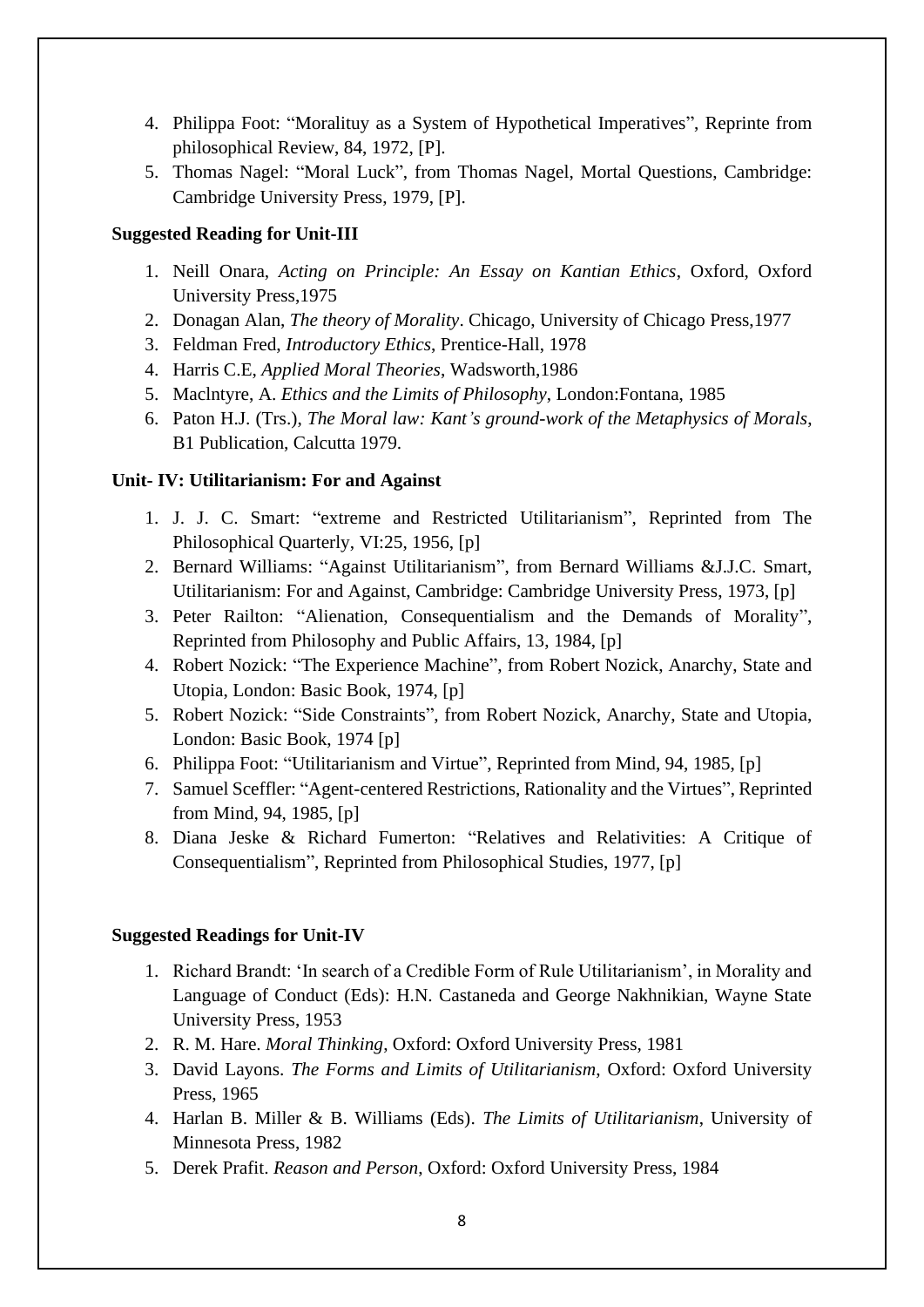- 6. Samuel Sceffler (Ed). *Consequentialism and its Critics*, Oxford: Oxford University Press, 1988
- 7. Sen & B. Williams (Eds): *Utilitarianism and Beyond*, Cambridge: Cambridge University Press, 1982
- 8. J. J. C Smart & B. Willams. *Utilitarianism: For and Against*, Cambridge: Cambridge University Press, 1973

#### **Unit-V: Rights and Justice**

- 1. Joyel Feinberg: "The Nature and Value of Rights", Reprinted from Journal of Value Inquiry, 4, 1970, [p]
- 2. Alan Gewirth: "Epistemology of Human Rights", from Ellen Paul, Fred Miller & Jeffery Paul (Eds): Human Rights, Oxford: Blackwell, 1984, [p]
- 3. A. Maclntyre: "A Critique of Gewirth and the Notion of rights", from A. Maclntyre, After Virtue, Indiana: University of North Dame Press, 1981, [p]
- 4. John Rawls: "A Liberal Theory of Justice", from John Rawls, A Theory of Justice, Cambridge, Mass: Harvard University Press, 1971, [p]
- 5. Robert Nozick: "Distributive Justice", from Robert Nozick, Anarchy, State and Utopia, Chapter 7, Basic Books 1974.
- 6. Wallace Matson: "Justice: A Funeral Oration", from Social Philosophy and Policy, I, 1983, [p]

#### **Suggested Readings for Unit-V**

- 1. Dworkin, Ronald. *Taking Rights Seriously*, Cambridge, Mass, Harvard University Press,1977
- 2. Gewirth, Alan. *Human Rights*, Chicago, University of Chicago Press, 1982
- 3. Waldron, J (Ed). *Theories of Rights*, Oxford, Oxford University Press, 1984
- 4. Lomasky, Loren. *Persons, Rights and Moral Community*, Oxford, Oxford University Press, 1987
- 5. Sumner, L.W. *Moral Foundations of Rights*, Oxford, Clarendon Press, 1987
- 6. Daniels, Norman (Ed). *Reading Rawls*, New York, Basic Books, 1975
- 7. Sterba, James. *Justice: Alternative Political Perspectives*, Belmont Wadsworth, 1980.

#### **Unit-VI: Virtue Ethics**

- 1. Bernard Mayo, "Virtue and the Moral Life", from Bernard Mayo, Ethics and the Moral Life, London: Macmillan, 19CS8, [P].
- 2. Willam Frankena, "A Critique of Virtue-based Ethical Systems", from Willam Frankena, Ethics, Englewood Cliffs: Prentice-Hall, 1973, Second Edition, [P].
- 3. Walter, Schaler "Are Virtues No More than Dispositions to Obey Moral Rules?" Reprinted from Philosophia 20, July, 1990, [P].
- 4. Robert Luden, "Some Vices of Virtue Ethics", Reprinted from American Philosophical Quarterly 21, 1984, [P].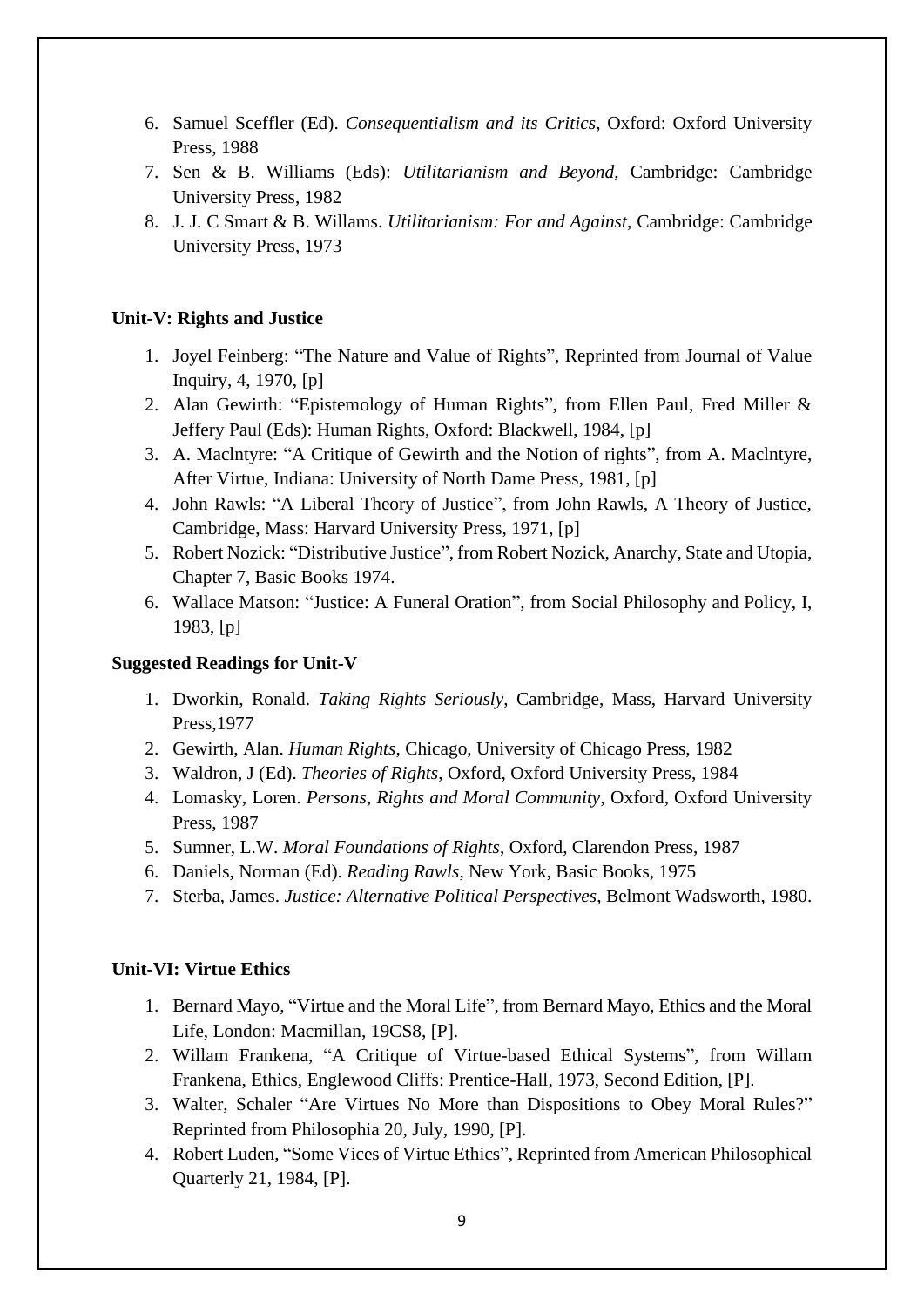- 5. A. Maclntyre, "The Nature of Virtues", from A. Macintyer, After Virtue, Indiana: University of Notre Dame Press, 1981, [P].
- 6. Susan, Wolf "Moral Saints', Reprinted from Journal of Philosophy 79, 1982, [P].
- 7. Louis, Pojman. "In Defense of Moral Saints", [P].
- 8. Jonathan, Bennet. "The Conscience of Huckleberry Finn", Reprinted from Philosophy 49, 1974, [P].
- 9. James Rachel, "The Ethics of Virtue", from James Rachel, Elements of Moral Philosophy, New York: McGraw-Hill, [CM].

#### **Suggested Readings for Unit-VI**

- 1. Anscombe. G.E.M, *Modem Moral Philosophy*, Philosophy 33, 1958.
- 2. Pence. G, '*Recent Works on the Virtues'*, American Philosophical Quarterly 21, 1984.
- 3. Kruschwitz. R. & Roberts. R. (Eds), *The Virtues: Contemporary Essays on Moral Character,* Belmont: Wadsworth, 1987.
- 4. Maclntyre. A, *After Virtue*, Indiana, University of Notre Dame Press, 1981.
- 5. Foot. Philippa, *Virtues and Vices*, Oxford, Blackwell, 1971.
- 6. Baron. Marcia, Petit. Philip & Slote. Michael, *The Three Methods of Ethics*, Oxford, Blackwell, 1997.
- 7. Taylor. Richard, *Ethics, Faith and Reson*, Englewood Cliffs, Prentice Hall, 1985
- 8. Blum. A. Lawrence, *Friendship, Altruism and Morality*, London, Routledge, 1980
- 9. Casey. John, *Pagan Virtues*, Oxford, Clarendon Press, 1990
- 10. Pincoffs. Edmund, *Quanderies and Virtues*, Lawrence, Kansas, University of Kansas Press, 1986.
- 11. Wallace. James, *Virtues and Vices*, Ithaca, Cornell University Press, 1978
- 12. Slote & Crisp (Eds), *Virtue Ethics*.
- 13. Rosalind Hursthome, *Virtue Ethics*.
- 14. Owen Flanagan & Rorty. A, (Eds), *Identity, Character and Morality*.

## **CC-III LOGIC INDIAN LOGIC Group-A**

#### **Unit-I**

➢ *Bhāṣāparicchedaḥ* with *Siddhāntamuktāvalī* by Viswanath (Anumāṇakhaṇḍa)

## **Unit-II**

➢ *Nyāyabindu* of Dharmakirti (Pratyakṣakhaṇḍa).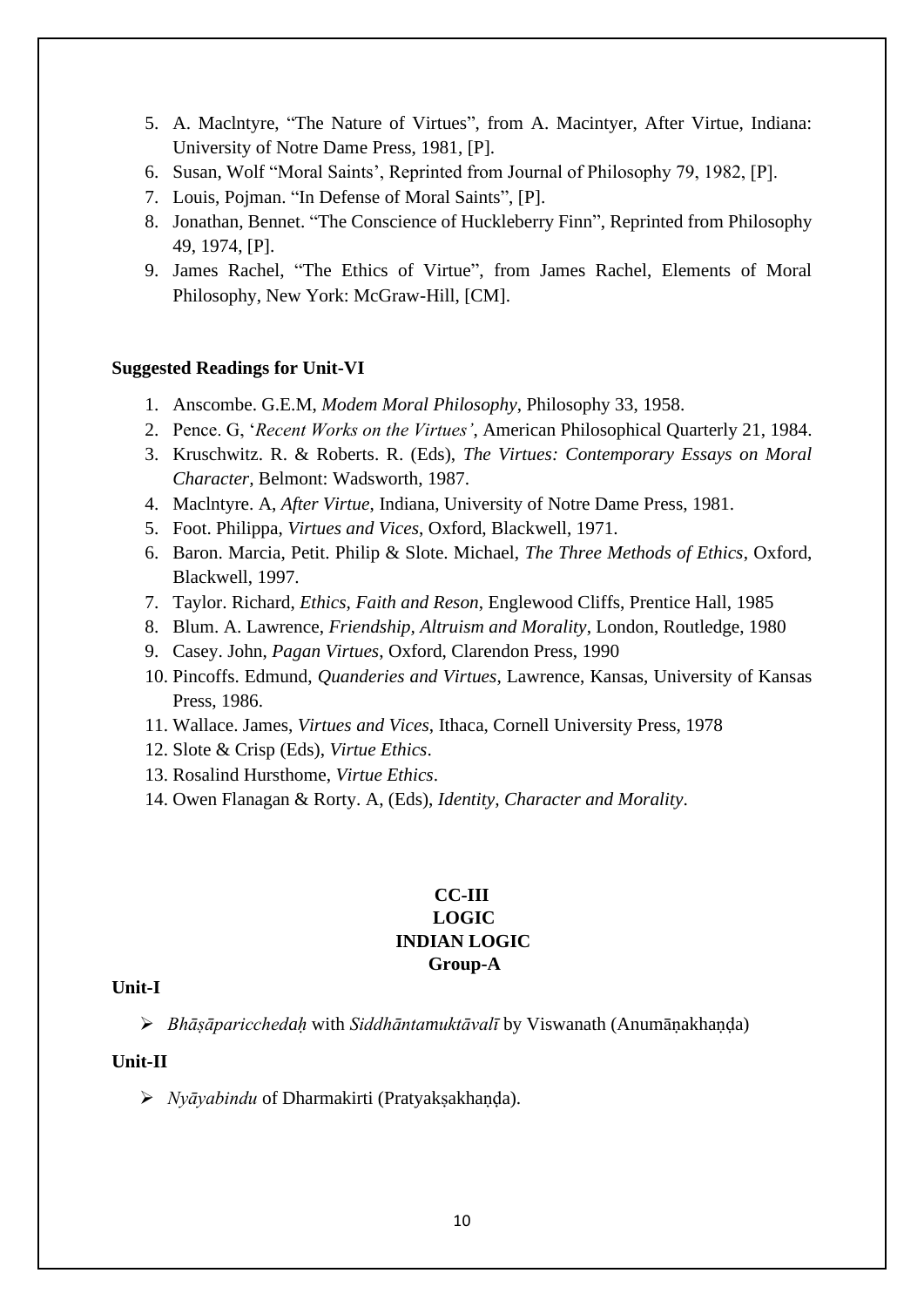## **Suggested Readings:**

- 1. *Bhāṣāparicchedaḥ with Siddhāntamuktāvalī*, Bengali trs. and elucidation by Panchanan Bhattacārya, Kolkata.
- 2. *Bhāṣāparicchedaḥ with Siddhāntamuktāvalī*, Bengali elucidation by Sri Dipak Ghosh, Samskrita Pustak Bhandar Kolkata.
- 3. *Nyāyabindu of Dharmakīrti*, Bengali Trans & elucidation by Sri Sanjib Sadhukhan, Sanskrita Pustak Bhandar, Kolkasta.
- 4. *Nyāyabindu with Nyāyabinduṭīkā*, Eng. Trs and elucidation by Mrinal Kanti Ganguly, Firma KLM, Kolkata.
- 5. Raghunath Ghosh. *The Justification of Inference: A Navya Nyāya Approch*, Bharatiya Vidya Prakashan, Bungalow Rd., Delhi.

## **GROUP-B**

## **WESTERN LOGIC**

## **Unit-I**

## **Intuitive Set Theory:**

- 1. Basic concepts of Set Theory.
- 2. Set Theoretical operators, such as, Intersection, Union and Difference.
- 3. Translating Everyday Language.
- 4. Venn Diagrams, testing validity.
- 5. Relations, classification of relations, etc.

Text Book: *Introduction to Logic* by Pratick Suppies.

## **Unit-II**

## **Predicative Logic**

- 1. The Language of Predicate Logic.
- 2. The Rule of Conditional Rule (C.P.)
- 3. The Rule of Indirect Proof (I.P.)
- 4. Reductio Ad Absurdum Method (RAA).
- 5. Proposition and Classification of Proposition.
- 6. Preliminary Quantification Rules.
- 7. Techniques of Symbolization.
- 8. Multiply General Propositions and Quantification Rules.
- 9. Proving Validity by symbolizing propositions.
- 10. Relations (Binary).

Text Book: *Symbolic Logic* by Irving M. Copi.

## **Unit-III**

## **Tree Method:**

1. Truth-Functional Inference.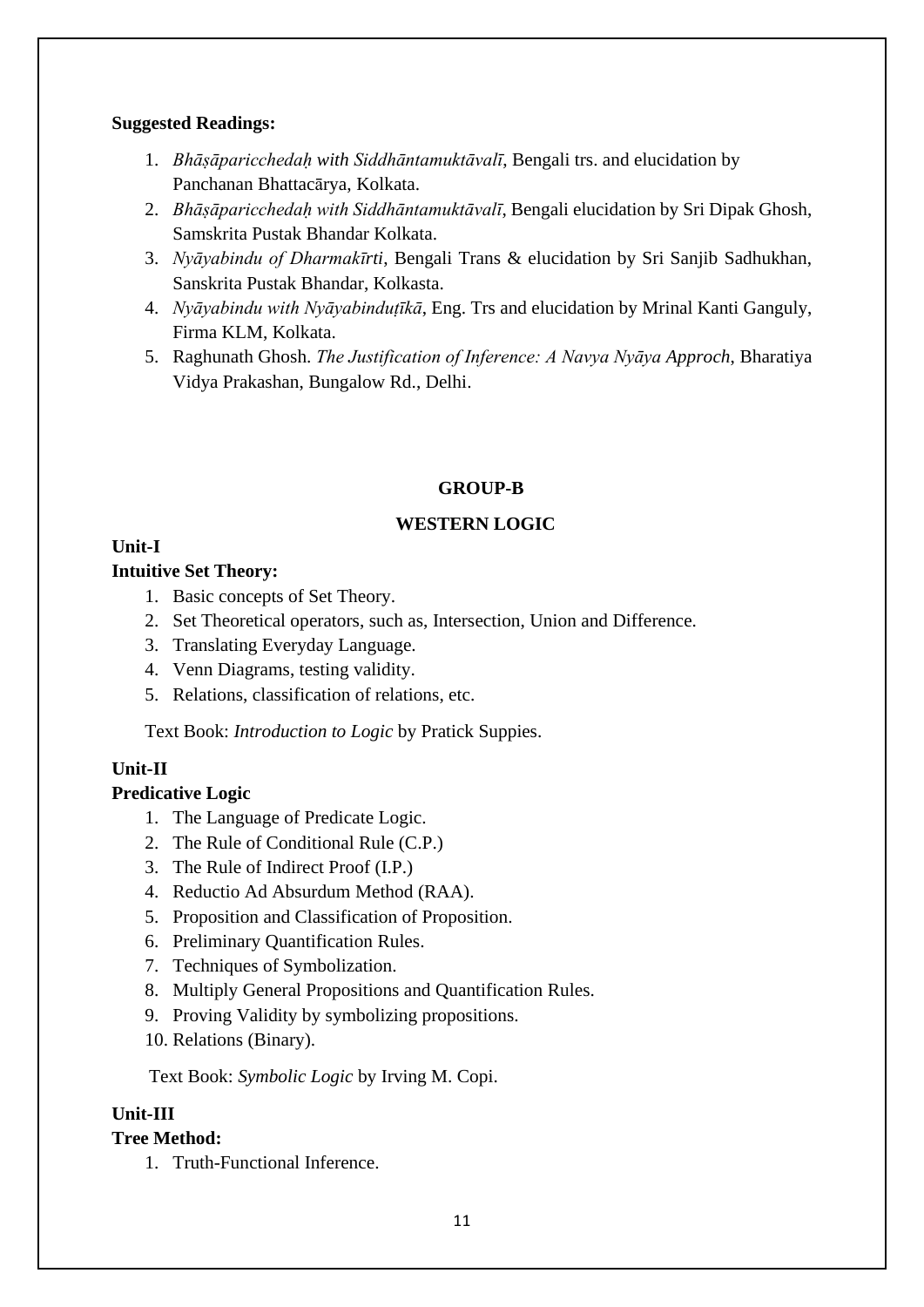- 2. Truth trees.
- 3. Truth-Functional Equivalence.
- 4. Conditionals.

Text Book: *Formal Logic: It's Scope and Limits* by Richard Jeffrey.

## **CC-IV EPISTIMOLOGY Group-A INDIAN EPISTEMOLOGY**

## **Unit-I**

- ➢ Svataḥprāmāṇyavādaḥ and Parataḥprāmāṇyavādaḥ from Gangesha's Theory of Truth by J.N. Mohanty.
- ➢ Khyātivādaḥ.

## **Unit-II**

- ➢ Arthāpatti and Anupalabdhi (Vedāntaparibhāṣā).
- ➢ Śabdapramāṇa (Bhāṣaparicchedaḥ with Siddhāntamuktābalī by Viswanatha).
- ➢ Skeptical objections against Śabdapramāṇa.

#### **Unit-III**

➢ Svapna and Smṛti (Praśastapādabhāṣya with Nyāyakaṇdalī, Bhāṣāparicchedaḥ with Siddhantamuktāvalī).

## **Suggested Readings:**

- 1. *Bhāṣāparicchedaḥ* with *Siddhantamuktavalī* Bengali Trs and elucidation by Panchanan Bhattacharya, Samakrita Pustak Bhandar, Kolkata.
- 2. *Bhāmatī* by Sri Mohun Bhattacharya, Samskrita Pustak Bhandar, Kolkata.
- 3. *Mānameyodayaḥ,* Beng. Trs by Brahmacari Medha Caitanya (Candiswami Damodar Ashram), Kolkata.
- 4. *Knowing a Negative Fact: Anupalabdhi* by Amal Kr. Harh, New Bharitya Vidyaprakashan, Delhi.
- 5. Gangesha's *Theory of Truth* by J.N. Mohanty Motilal Banarasi Das.
- 6. Raghunath Ghosh: *Knowledge, Meaning & Intuition*, New Bharatiya Vidya Prakashan, Delhi.
- 7. Dilip Kumar Mohanty: '*Śabda Kena Pramān noy*? Levant Books, (Sarat Book House), Kolkata.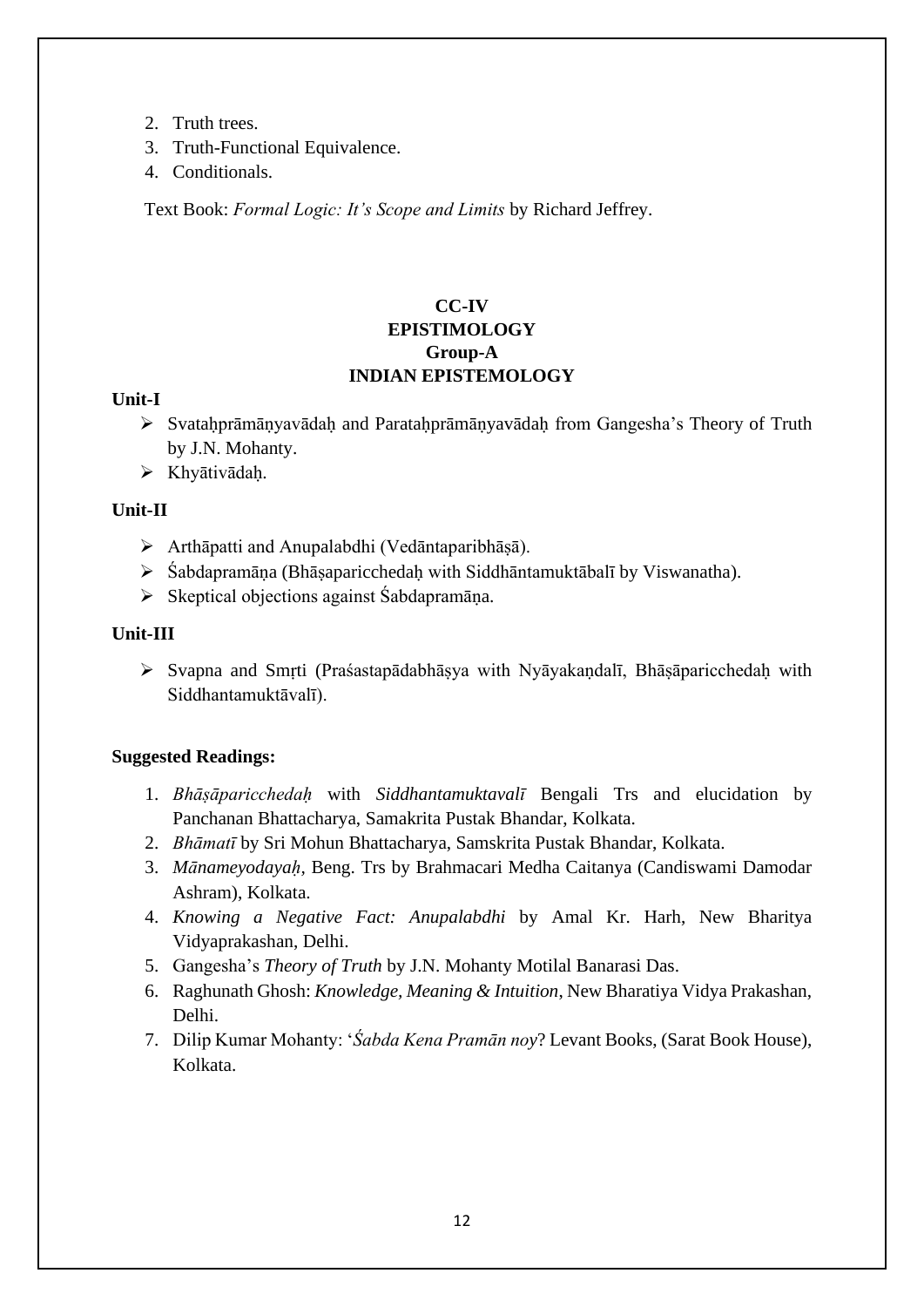## **Group-B Western Epistemology**

This course aims at providing a bird's-eye- view of the general features of the problems of western epistemology. The question of clearly distinguishing what is knowledge from what is not knowledge, is the central task of Western Epistemology and also in India; but this task is pursued in very different way in the west. Unlike in India what is not knowledge is not wrong knowledge but 'no' knowledge at all or just absence of knowledge. Familiarity with the following topics is expected to generate an awareness of the issues and debates that uniquely characterize western epistemology**.**

## **Unit-I**

- $\triangleright$  Skepticism and possibilities of knowledge.
- ➢ Nature and definition of knowledge; belief and knowledge.

## **Unit-II**

- $\triangleright$  Gettier problem and it's response to it.
- ➢ Justification of knowledge-claims and epistemic decision: Foundationalism, Coherentism, Causal theory and Reliabilism.

## **Unit-III**

- $\triangleright$  Theories of perception
- ➢ Problem of memory: Knowledge of the past.
- $\triangleright$  Problem of other- mind.

## **Unit-IV**

- ➢ Theories of truth: Self evidence, Correspondence, Coherence, Pragmatic and Semantic
- ➢ A-priori knowledge, Analytic and synthetic, necessary and contingent, synthetic a priori
- $\triangleright$  Limits of knowledge.

## **Suggested Readings:**

- 1. Lehrer, Keith. *Theory of Knowledge*: Westview press. 1990
- 2. Chisholm, R.M. *Theory of Knowledge*, Prentice- Hall in International Editions(3rd): USA. 1966.
- 3. Ayer, A. J. *The Problem of Knowledge*. Macmillan &Co. limited: London. 1956.
- 4. Danto A.C. Analytical Philosophy of Knowledge. Cambridge University Press.
- 5. Hintikka, Jaakko. *Knowledge and Belief*. Cornell University Press, 1962.
- 6. Russell, B. *Human Knowledge: Its Scope and Limits*. Routledge. 2009**.**
- 7. Pollock, John. *Knowledge and Justification*. Princeton University Press, 1974.
- 8. Rescher, Nicholas. *The Coherence Theory of Truth*. Univ Pr. of Amer. 1982.